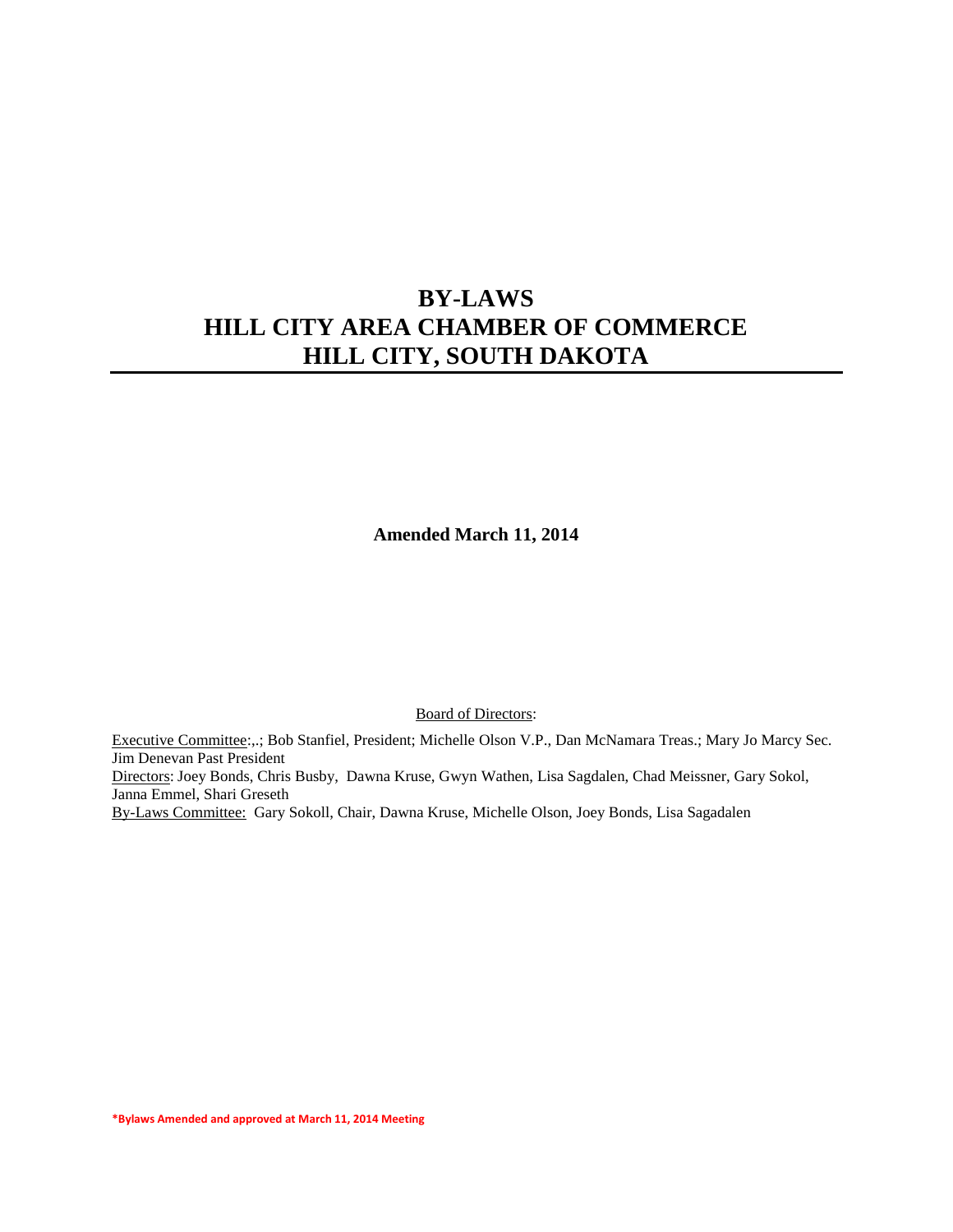# **ARTICLE I THE CHAMBER OF COMMERCE**

## **1. CORPORATION**

The Corporation shall be known as and referred to herein as "The Chamber," which is a 501c6 organization.

#### **2. MEMBERSHIP**

#### A. Membership of The Chamber:

1. Membership in The Chamber and all related privileges shall be granted, renewed, suspended, revoked or terminated at the sole discretion of the Board of Directors. The Chamber, through its Executive Officers, has the right to request an application for initial membership, renewal or reinstatement. Various factors reflecting upon the reputation and mission of The Chamber will be considered by the Board of Directors, and all decisions on the same are within the sole discretion of the Board of Directors. While membership to The Chamber is generally open to businesses and professionals in the Hill City area, there is not automatic right of membership. Membership in The Chamber is a privilege and each application or status will be evaluated on its own merits.

2. Business Members shall be people who are actively engaged in a business or profession in the Hill City area. All Business Members shall be entitled to vote at the annual meeting, with each business and/or individual having only one vote.

3. Associate Members shall be people who are not actively engaged in a business or profession in the Hill City area but who are vitally interested in the advancement of the commercial, industrial, civic and general interests of the area.

B. All annual membership dues shall be due and payable within thirty (30) days of invoice. Updated contact information is the responsibility of the chamber member upon renewal. No person or business whose dues are not paid shall be entitled to any of the rights or privileges herein.

- 1. Any member may resign from The Chamber upon written request to the Board of Directors, with no refund.
- 2. Any member may be expelled for just cause as voted on by the Board of Directors or for non-payment of dues after ninety (90) days from the due date unless otherwise extended for good cause.
- 3. If a business is sold, chamber membership may be transferred from the business owner to the new owner, provided the business remains the same during the contractual year.

C. The Business Members of The Chamber shall elect the Executive Officers and the Board of Directors of The Chamber. The Business Members shall determine the general lines of direction for The Chamber by receiving and acting upon reports of the Board of Directors and by giving guidance to the Board of Directors. The Business Members shall amend the Articles of Incorporation and By-Laws, take all other action requiring membership vote, within the responsibilities of The Chamber.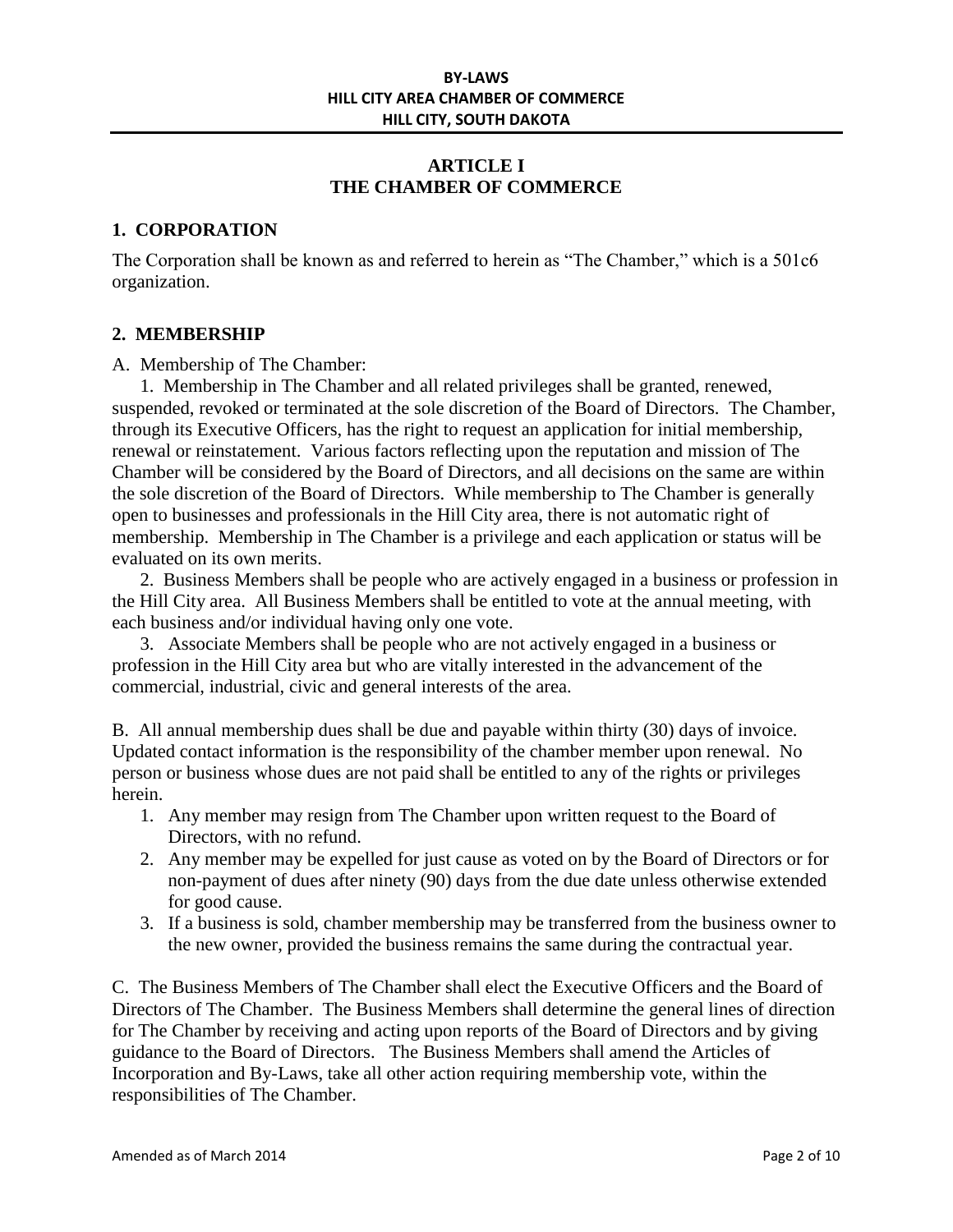D. The Chamber will not hold itself out to the public as clearing house for consumer complaints (such as the Better Business Bureau). The Chamber may, in its discretion, adopt a separate policy addressing how complaints against members, if they are received, are to be handled. The frequency and severity of complaints against members may be considered as a factor by the Board of Directors, in its sole discretion, in any decision on a granting, renewal, suspension, revocation or reinstatement of membership for that member, with no automatic right of refund of membership fees.

# **3. MEETINGS**

#### A. Regular Meetings

Regular monthly meetings of the chamber Board of Directors shall be held at such time and place as may be determined by the Board of Directors. All meetings are open to the public.

#### B. Executive Sessions

Executive sessions may be called by the President. They may take place following completion of regular monthly meetings or at a time specified by the President. Executive sessions are restricted to the Executive Officers and the Board of Directors only, but may include the Chamber Director or other parties invited by the President.

C. Committee Meetings - please see Article V.

D. Annual Meeting - please see Article II.

#### E. Special Meetings

Special meetings of The Chamber (excluding Executive Sessions) shall be called by the President or upon written request to the President of two-thirds of the members of the Board of Directors or of twenty-five percent (25%) of the Members. The purpose of such meetings shall be stated in the written request. No business shall be transacted except for that which the meeting has been called. Note of the time, place and purpose of the meeting shall be given to each member of The Chamber not less than five (5) days before the meeting.

## **ARTICLE II ANNUAL MEETING**

The annual meeting of The Chamber shall be held at such time and place as may be determined by the Board of Directors. All members in good standing are invited to attend. An agenda, together with the slate of nominees for all offices or positions to be filled pursuant to these By-Laws, shall be given to each Business Member of The Chamber not less than seven (7) consecutive days before the meeting.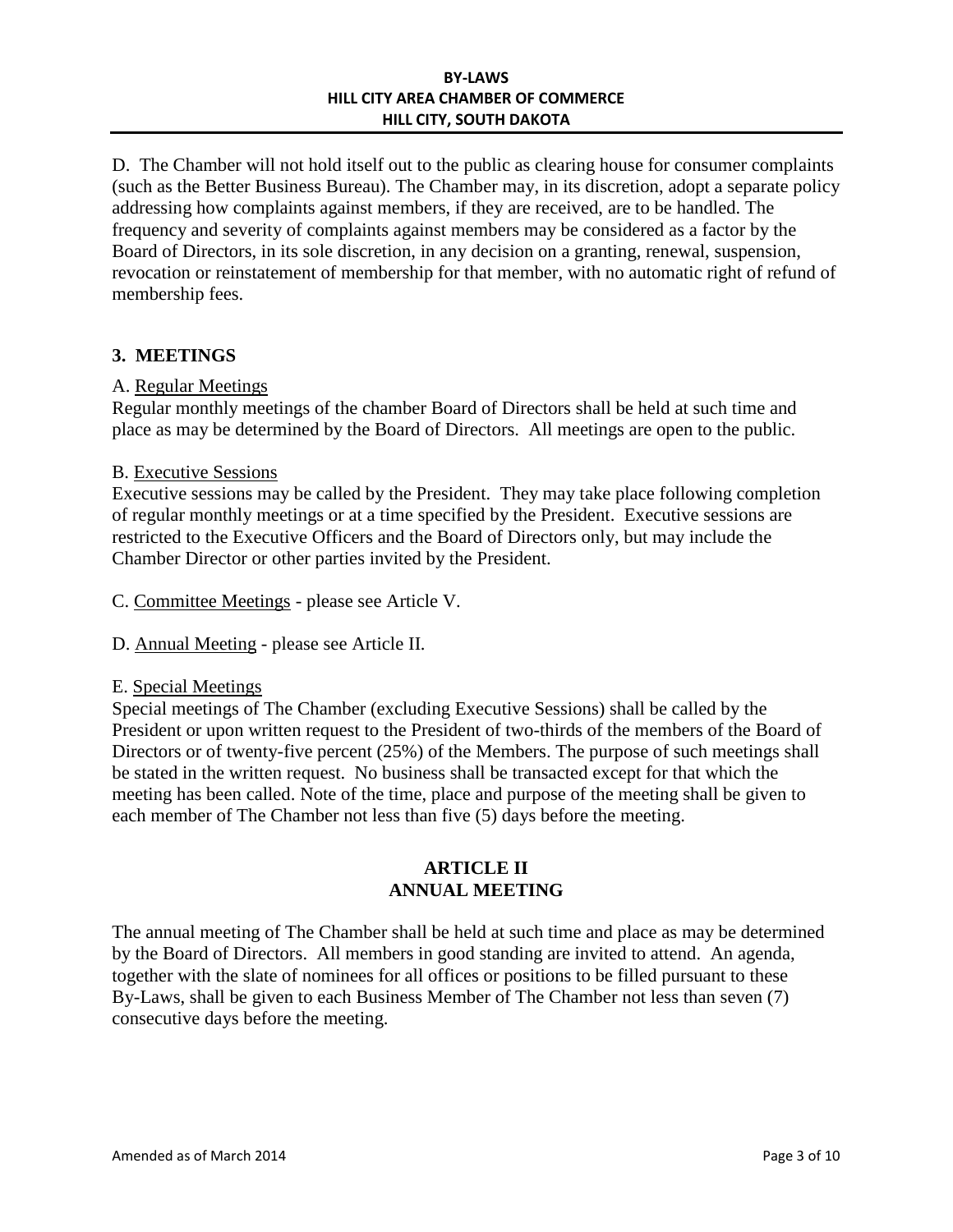## **1. THE NOMINATING COMMITTEE**

#### A. Composition

The President will appoint a nominating committee comprised of voting Business Members of The Chamber to create a slate of nominees for both the Executive Officers and the Board of Directors of The Chamber.

#### B. Responsibilities

The committee shall present to the membership at the Annual Meeting a slate of nominees for the Executive Officers and the Board of Directors of The Chamber. At this time write-ins may be added to the slate.

## **2. QUORUM**

Twenty-five percent (25%) of the voting members of The Chamber shall be present to constitute a quorum for the transaction of business.

## **3. VOTING PROCEDURES**

A quorum having been established, each Business Membership, with a representative present in person, shall be entitled to one (1) vote. Elections shall be by ballot in contested elections and may be by voice or other means in uncontested elections: A plurality of votes cast shall elect. All other matters shall be determined by a majority vote of the Chamber Board Members present and voting, unless otherwise provided by law or these By-Laws.

# **ARTICLE III**

## **EXECUTIVE OFFICERS**

## **1. NUMBER, TITLE AND QUALIFICATIONS**

There will be five (5) Executive Officers of The Chamber. They shall be a President; a Vice-President; a Secretary; a Treasurer; and a Past Officer. To hold office a Business Member must either reside in or be actively engaged in a business or profession within a 10 mile radius of the Hill City, city limits.

## **2. ELECTIONS, TERM AND VACANCIES**

The Executive Officers shall be elected by the voting Business Members of The Chamber for a term of two years, or until their successors are elected. President and Treasurer will be elected in odd-numbered years and Vice-President and Secretary will be elected in even-numbered years, to provide for staggered terms and continuity of the Executive Committee. Terms of office shall begin at the close of the Annual Meeting at which elections are held. A vacancy among the Executive Officers, other than that of the President, shall be filled by the Board of Directors until the next Annual Meeting of The Chamber. In the event of a permanent vacancy in the Office of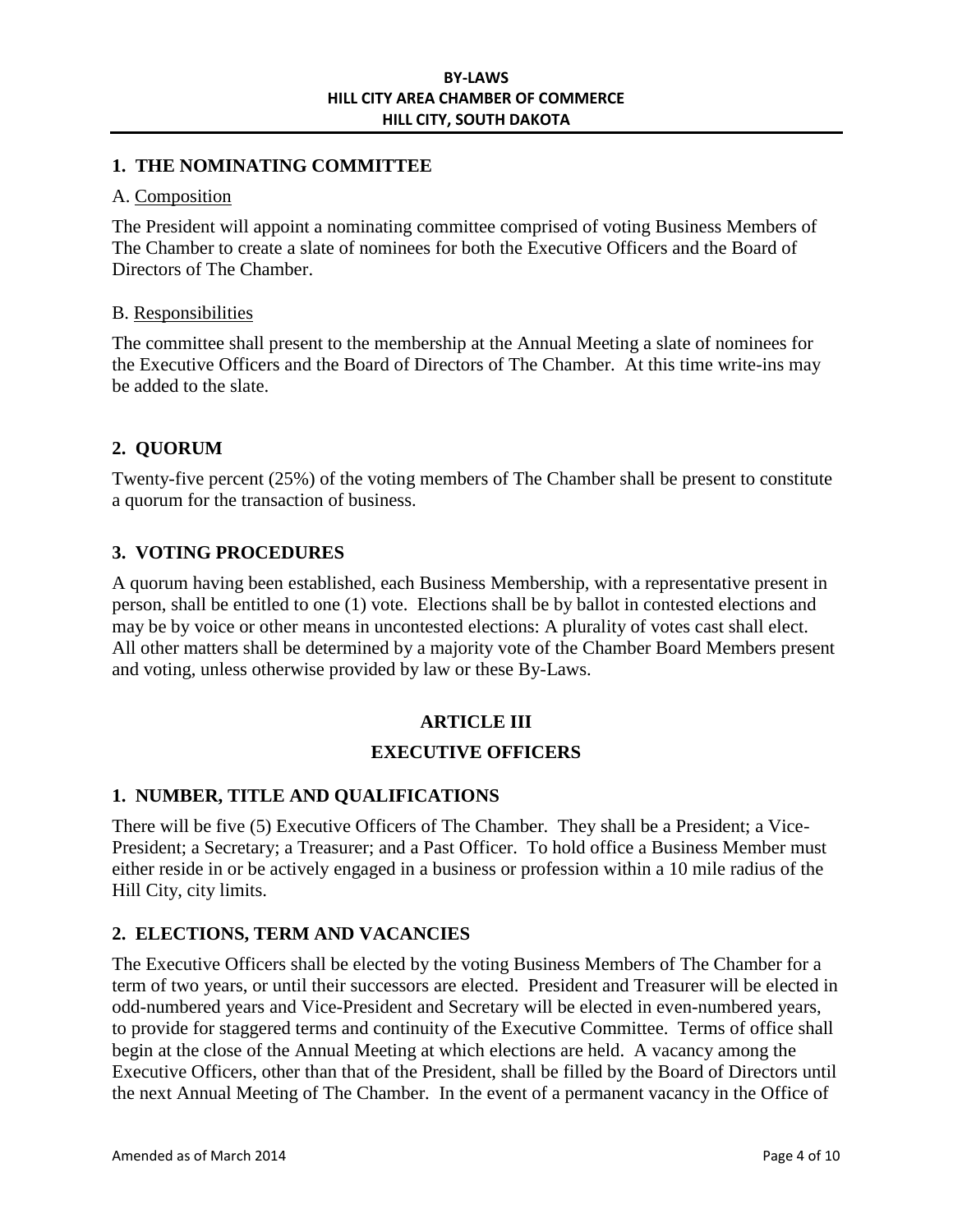the President, as accepted by the Board of Directors, the Vice-President shall fulfill the President's term.

# **3. DUTIES**

The duties of the Officers shall be as follows:

A. The President shall be the principal Executive Officer of the Corporation and shall preside at all meetings of The Chamber and of the Board of Directors; shall be responsible for seeing that the lines of direction given by The Chamber and the actions of the Board of Directors are carried into effect, and for reporting to the membership and the Board of Directors on the conduct and management of the affairs of The Chamber; shall be ex-officio a member of all committees established by the Board of Directors; will execute contracts or other instruments authorized by the Board of Directors, and shall have such other powers and perform such other duties as may be assigned by the Board of Directors.

B. The Vice-President, in the temporary absence or disability of the President, and then the remaining Officers in order of their rank, shall preside at meetings of The Chamber and of the Board of Directors. The Vice-President shall exercise such other powers and perform such other duties as may be assigned by the President.

C. The Secretary shall be responsible for seeing that minutes of meetings are kept. The Secretary shall exercise such other powers and perform such other duties as may be assigned by the President.

D. The Treasurer shall be responsible to oversee the accuracies of the contracted accounting firm's financial accounts received and paid out; and present financial statements and reports at regular meetings. The Treasurer shall exercise such other powers and perform such other duties as may be assigned by the President.

E. The Past Officer shall exercise such powers and perform such duties as may be assigned by the President.

# **4. REMOVAL**

An elected officer may be removed, with or without cause, by a vote of two-thirds of the total membership of the Board of Directors. Executive Officers of The Chamber are required to attend nine (9) of twelve (12) meetings per year. If an Executive Officer misses 3 or more meetings in a calendar year, that Executive Officer will be replaced with an interim Executive Officer appointed by the Board of Directors to serve until the next Annual Meeting.

# **ARTICLE IV**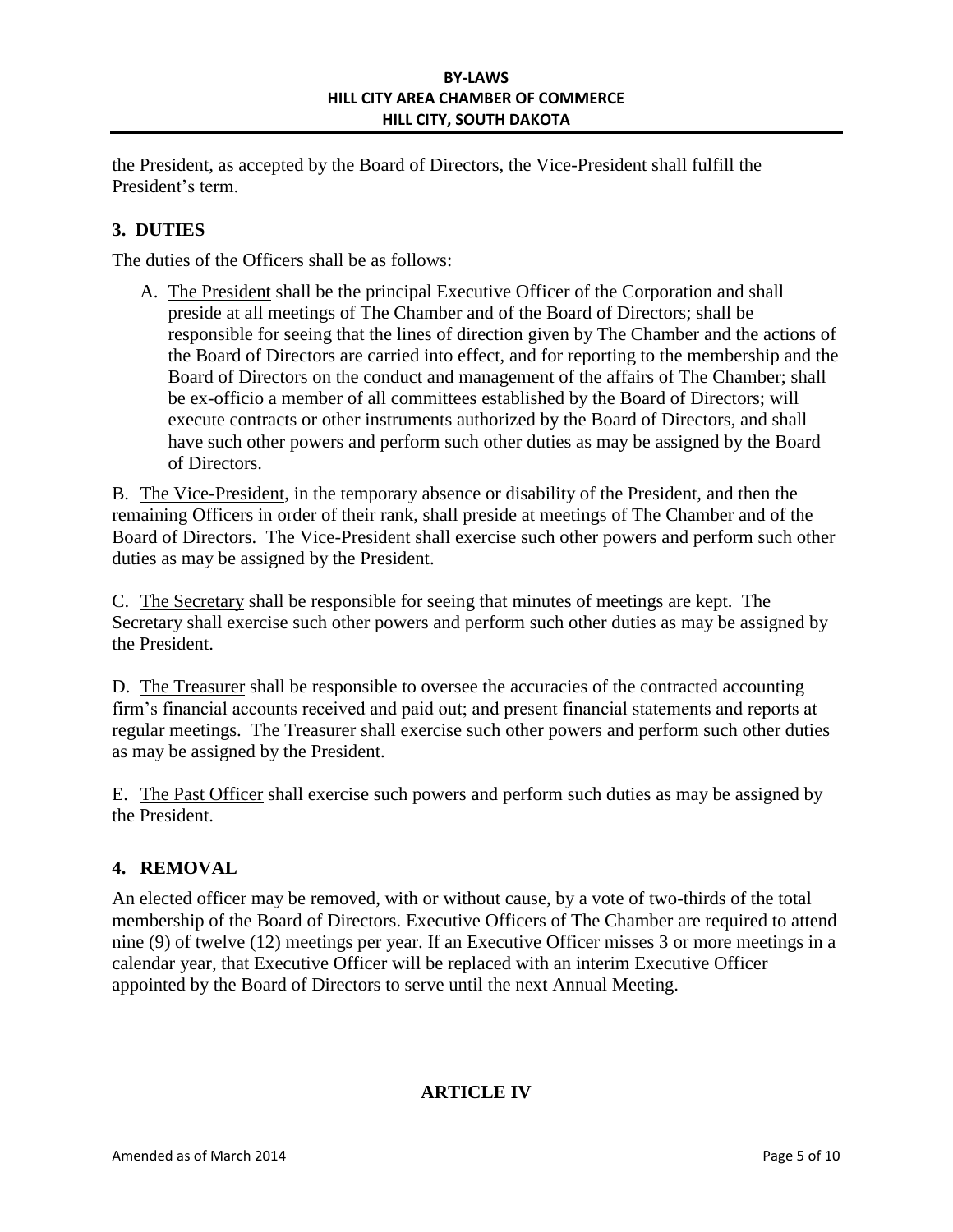## **BOARD OF DIRECTORS**

# **1. COMPOSITION**

The Board of Directors shall consist of the five (5) Executive Officers of the Chamber and up to 11 Business Members or Associate Members.

# **2. POWERS, RESPONSIBILITIES, AND ACCOUNTABILITIES**

The Corporate business and affairs of The Chamber shall be managed under the direction of the Board of Directors, except as may be otherwise provided in these By-Laws or the Articles of Incorporation. The Board of Directors is accountable to the membership for managing the affairs of The Chamber and none of its actions shall conflict with the actions taken by The Chamber; to the State for adhering to State Corporate law; and to the Federal Government in matters relating to legislation affecting non-profit and non-stock organizations. No action by any member, committee, Board Director, or Executive Officer shall be binding upon, or constitute an expression of the policy of The Chamber until it shall have been directed by, approved, or ratified by the Board of Directors.

A. Board of Directors: The entire Board of Directors shall be requested to vote upon and execute broad-based policy decisions, including financial oversight and personnel changes.

B. Executive Officers: The Executive Committee shall maintain authority to vote upon and execute mundane aspects of the organization's business, including regular financial expenditures, regular interface with staff, and other responsibilities as dictated by policy

C. Regular meetings of the Board of Directors shall be held at such time and place as may be determined by the Executive Committee, and shall occur no fewer than nine (9) times each year, with an expectation of occurring monthly. All Executive Committee members are required to attend the nine (9) minimum meetings; other Directors are encouraged to attend all regular meetings, and are required to attend a minimum of six (6). Notice of time, place and purpose of a meeting shall be given to each Board Director not fewer than three (3) days before the meeting.

D. Special meetings of the Board of Directors may be called by the President and shall be called upon request of three (3) Directors. The purpose of such meetings shall be stated with the request and no business shall be transacted except that for which the meeting has been called. Special meetings of the Board of Directors shall be held at the same place that the regular meetings of the Board of Directors are held, unless otherwise determined by the Board of Directors.

## **3. QUORUM**

**Six** (6) Board of Directors shall be present to constitute a quorum for the transaction of business.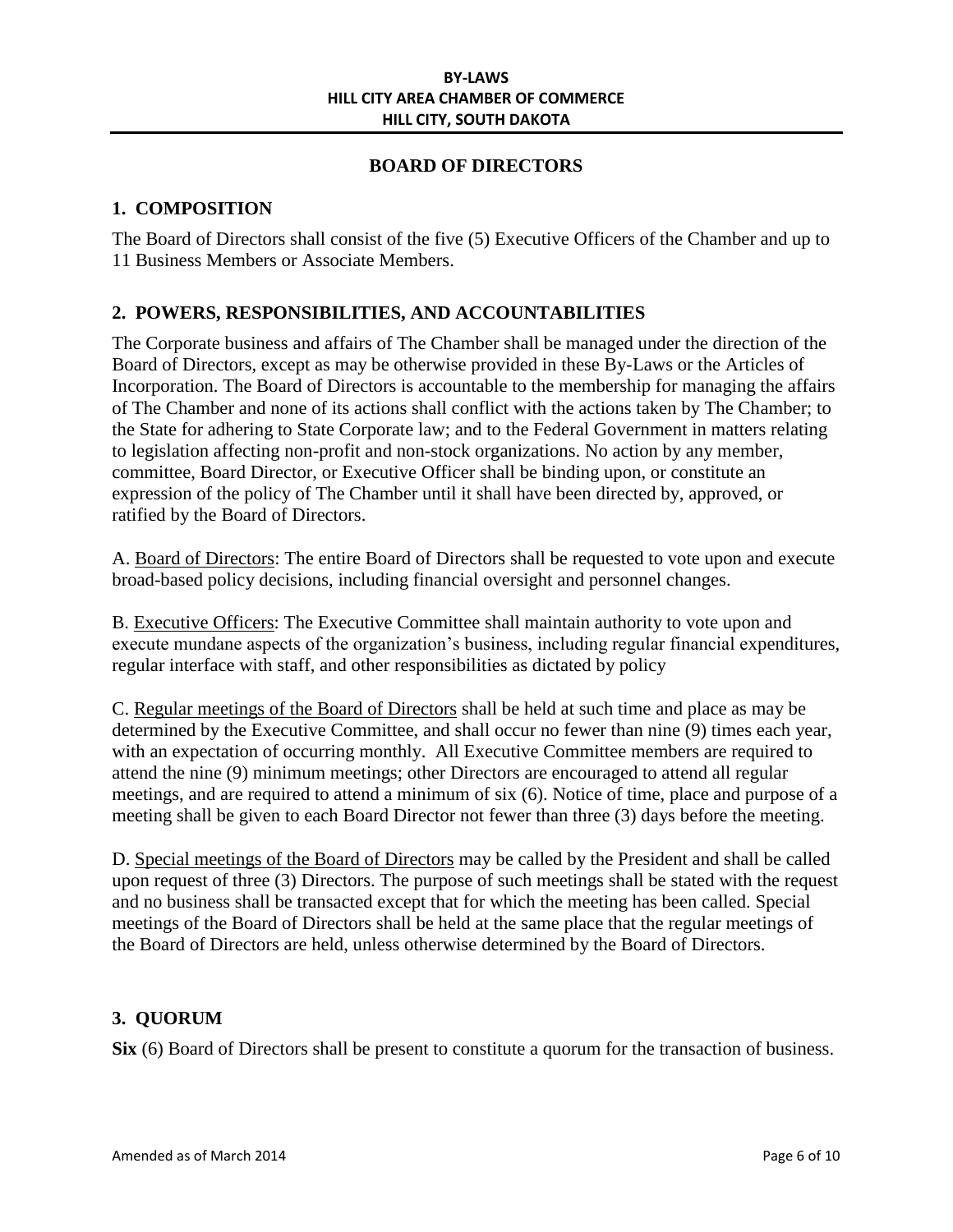# **4. LIABILITY**

The Chamber is a 501c6 organization and shall indemnify and hold the Board of Directors harmless from and against any loss, liability, damage, and reasonable expenses arising from their duties as Board Member. Indemnity for liability includes that arising from a Board Member's ordinary negligence; but does not include liability arising from the gross negligence or willful misconduct of the Board Member. (See South Dakota Codified Law Title 47 - 23 - 2.1: Liability of director, trustee, committee member, or officer serving without compensation).

## **5. REMOVAL**

An elected Board Member may be removed, with or without cause, by a vote of two-thirds of the total membership of the Board of Directors. Board Members of The Chamber are required to attend at least six (6) meetings per year. If a Board Member is deemed to be inactive, such as through missing meetings, that Board Member will be replaced with an interim Board Member appointed by the Executive Officers to serve until the next Annual Meeting.

## **ARTICLE V COMMITTEES**

#### **1. ESTABLISHMENT**

The Executive Officers may establish such Committees and/or task groups as it deems necessary. Such Committee or Committees shall have such names, responsibilities and existence as may be determined from time to time, by action of the Board of Directors. Chairpersons and members must be Chamber members; Committees should be composed of at least three (3) members, plus a Chairperson.

## **2. APPOINTMENT OF CHAIRPERSONS**

The Chairperson of each Committee shall be appointed by the President, subject to the approval of the Board of Directors.

## **3. APPOINTMENT OF MEMBERS**

Committee members shall be appointed by the President after consultation with the Chairperson of the respective Committee, and subject to the approval of the Board of Directors.

## **4. STANDING COMMITTEES**

There shall be four (4) standing Committees, with distinct responsibilities.

A. Executive Committee shall consist of the Executive Officers. The committee is responsible for executing the Board's wishes regarding policy, coordinating staff responsibilities and the organization's operations, and overseeing the work of the other committees.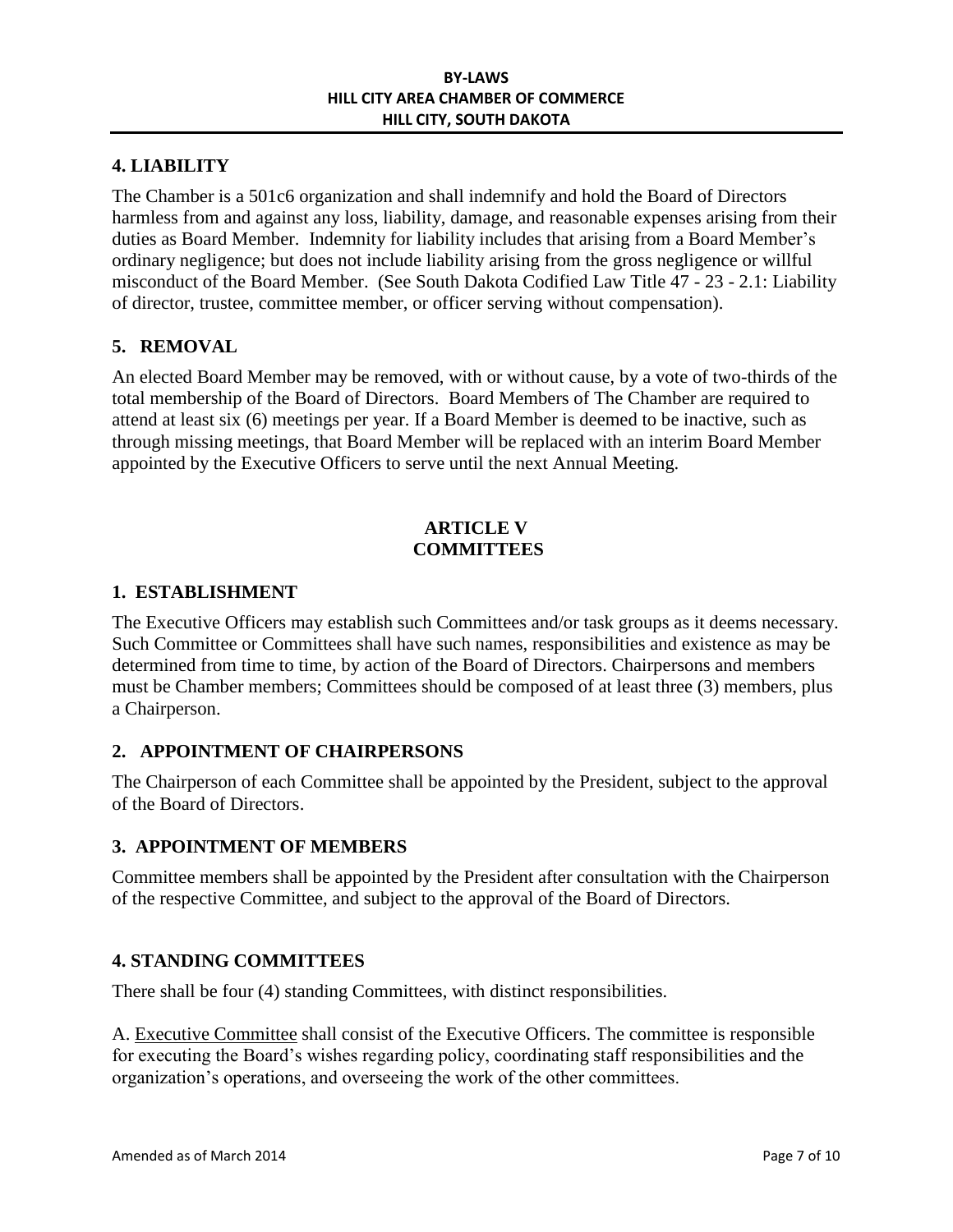B. Events Committee shall consist of one Chairperson and at least three (3) members to be appointed by the President.

C. Membership Committee shall consist of one Chairperson and at least three (3) members to be appointed by the President.

D. Marketing Committee shall consist of one Chairperson and three (3) members to be appointed by the President.

# **ARTICLE VI MISCELLANEOUS**

# **1. FISCAL YEAR**

The Fiscal Year of The Chamber shall be January 1 through December 31.

**2. ADVERTISING** - Any advertising through The Chamber will promote chamber members only.

# **3. CONTRIBUTIONS**

Any contributions, bequests and gifts made to The Chamber may be accepted or declined as authorized by the Board of Directors through the advice of professional counsel.

## **4. DEPOSITORIES**

All funds of The Chamber shall be deposited to the credit of The Chamber, under such conditions and in such financial depository institution(s) as shall be designated by the Board of Directors.

## **5. APPROVED SIGNATURES**

The Board of Directors will approve the signature necessary on contracts, checks and orders for the payment, receipt or deposit of money and access to securities of The Chamber.

## **6. INSURANCE/BONDING**

The insurance policy for The Chamber must be reviewed annually by the Board of Directors. All persons having access to, or major responsibility for, the handling of monies and securities of The Chamber shall be bonded, as provided by the Board of Directors.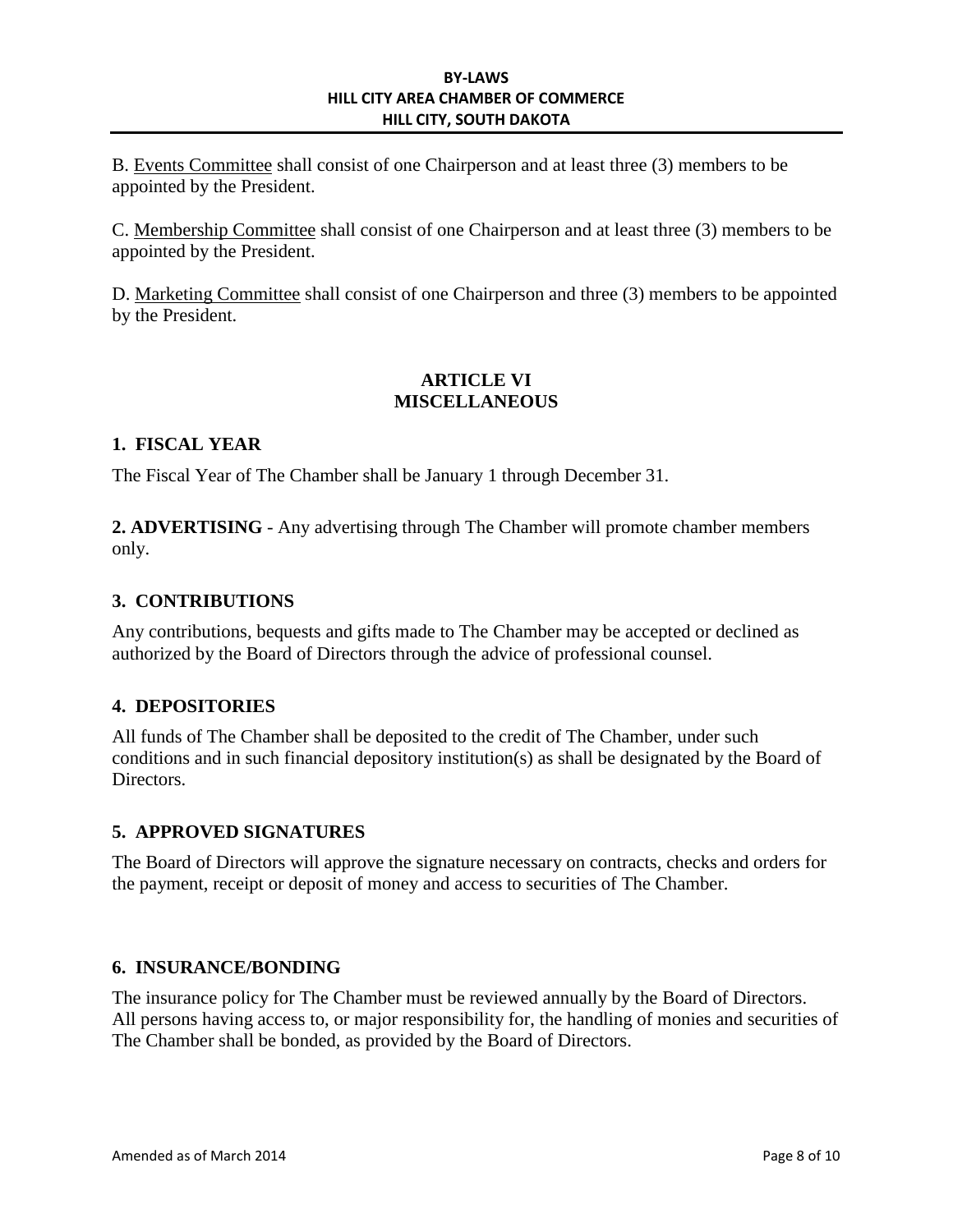## **7. BUDGET**

The Annual Budget of estimated income and expenditures shall be approved by the Board of Directors. No expense shall be incurred in excess of the total budgetary appropriations without prior approval of the Board of Directors.

# **8. AUDITS**

An Annual Budget examination of the financial accounts of The Chamber shall be made as directed by the Board of Directors. A report of all examinations shall be submitted to the Board of Directors.

## **9. LEGAL COUNSEL**

Independent legal counsel may be retained by The Chamber to: (a) insure compliance with federal and state requirements; (b) review and give advice on any and all legal instrument(s) council executes, such as leases, contracts, property purchases, or sale; and (c) review and advice on official statements developed for the press and media.

## **10. PROPERTY**

Title of all property, leases, and other bonding contracts shall be held in the name of The Chamber.

## **11. FINANCIAL REPORTS**

A summary report of the financial operations of The Chamber shall be made at least annually to the membership, in such form as the Board of Directors shall determine.

## **12. INVESTMENTS**

The Treasurer of The Chamber shall invest the funds of The Chamber in accordance with the direction of the Board of Directors.

#### **13. NET EARNINGS**

No part of the net earnings of the Corporation shall benefit, or be distributable to its members, trustees, Executive Officers, or other private persons except that the Corporation shall be authorized and empowered to pay reasonable compensation for services rendered.

#### **14. DISSOLUTION**

In the event of dissolution, all of the remaining assets and property of the Corporation shall, after necessary expenses thereof, be distributed to such organizations as shall qualify under Section 501c6 of the Internal Revenue code of 1986, as amended.